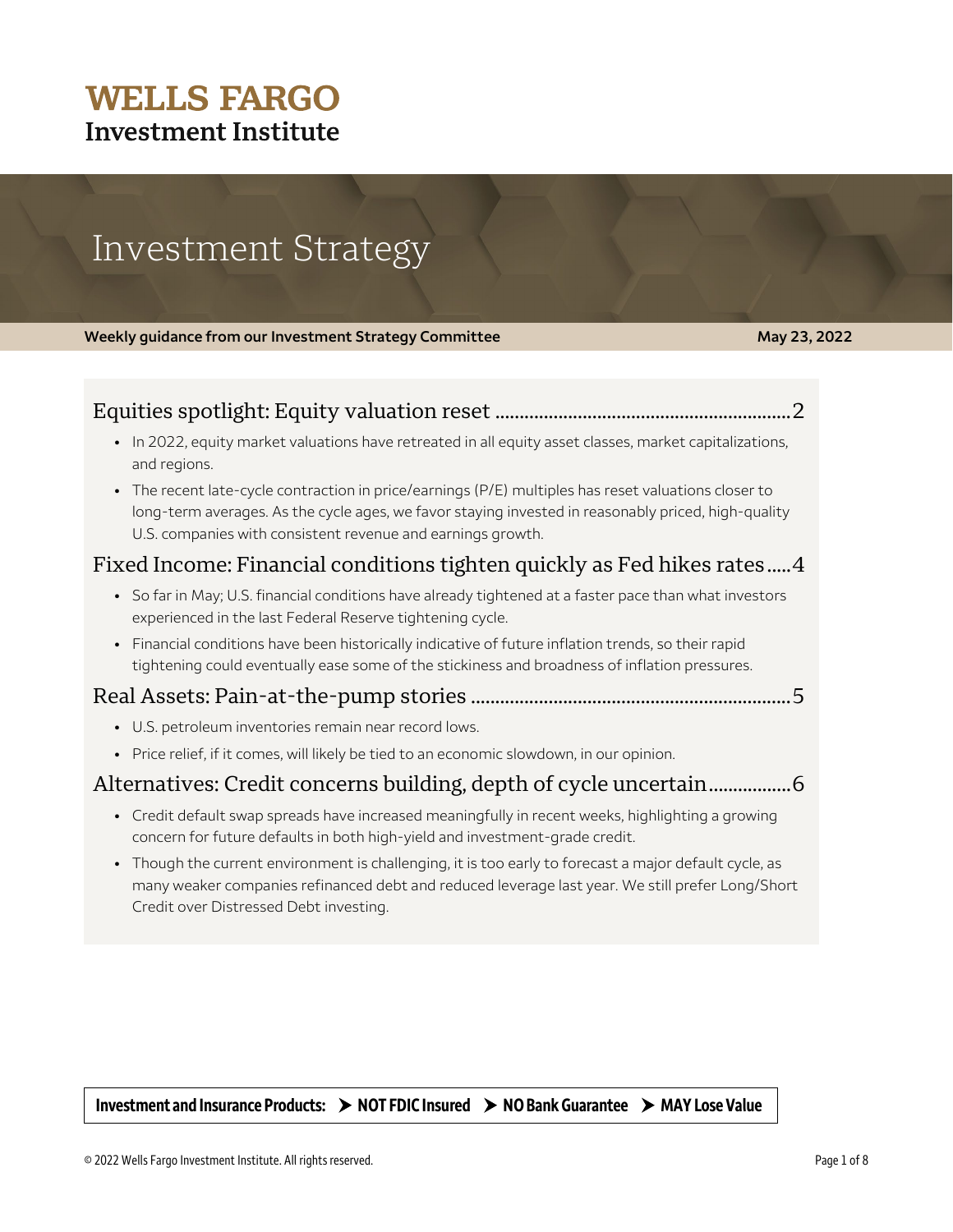# Equities spotlight

*"To be prepared is half the victory." — Miguel de Cervantes*

### **Equity valuation reset**

After sharply rebounding from the pandemic low in March 2020, the S&P 500 Index has stalled and reversed course in 2022. Outsized gains in 2020 and 2021 have given way to losses in the early part of this year. Slowing economic growth, soaring inflation, aggressive monetary tightening, higher interest rates, and heightened geopolitical risks have been formidable headwinds that have weighed on sentiment this year, which is directly tied to price-to-earnings (P/E) multiples (what investors are willing to pay for corporate profits).

While 2022 has seen sizable declines in multiples, they actually began their descent in 2021 when corporate earnings surged as the economy reopened. As with most recessionary periods, stock prices tend to recover earlier than earnings, leading to elevated valuations. However, as earnings rebound post-recession, they often grow faster than prices, allowing P/E multiples to decline even with equity values rising. In 2020, the S&P 500 Index gained 16%, while earnings per share (EPS) contracted by 15%. In 2021, the S&P 500 Index rose 27%, while EPS grew by 52%.

The P/E retracement in 2022 has been driven by a considerable price decline, despite modest EPS growth. Multiple contraction has been more pronounced in lower quality, higher valuation segments of the market. For example, the 100 companies in the S&P 500 Index with the highest P/E's have seen multiples contract by 33% in 2022. This compares to [1](#page-1-0)7% for the remaining 400 stocks in the index (see Chart 1).<sup>1</sup>



### **Chris Haverland,**

**CFA** Global Equity Strategist

**Austin Pickle, CFA** Investment Strategy

Analyst



**Most favorable** U.S. Large Cap Equities



**Favorable** U.S. Mid Cap Equities



**Unfavorable** U.S. Small Cap Equities



**Most unfavorable** Developed Market Ex-U.S. Equities



**Unfavorable** Emerging Market Equities

### **Chart 1. Top 100 multiples hit hardest in 2022**

Sources: Bloomberg, Wells Fargo Investment Institute. Change in P/E measured from December 31, 2021 to May 17, 2022. Top 100 measures

 $\overline{a}$ 

the 100 stocks within the index with the highest P/E multiples.

<span id="page-1-0"></span><sup>1.</sup> As of May 17, 2022.

<sup>© 2022</sup> Wells Fargo Investment Institute. All rights reserved. Page 2 of 8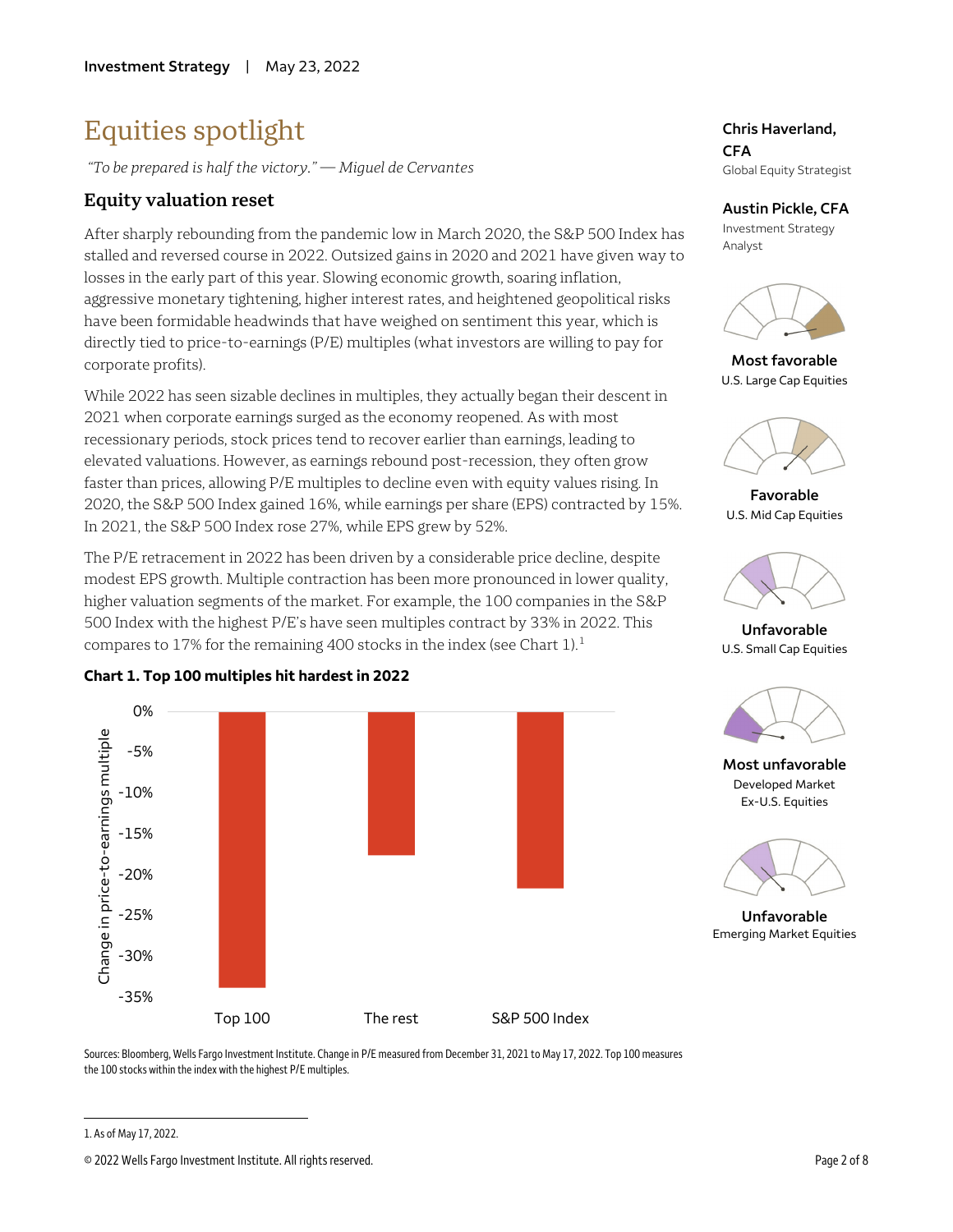Valuations have retreated in all equity asset classes, market capitalizations, and regions. While U.S. large-cap stocks have not been immune, highly cyclical smaller-cap stocks and emerging market equities have seen valuations compress the most over the past year. As the cycle ages and growth slows, investors often sour on highly cyclical parts of the market. Investors have also seen international market multiples pressured lower largely due to their outsized exposure to headwinds related to the war in Ukraine and China's COVID-19 lockdowns.

The high valuation, growth-oriented sectors have been hit the hardest this year, as well as the so called COVID winners. Many of these stocks have returned to pre-COVID levels. These include many companies in the Communication Services, Consumer Discretionary, and Information Technology sectors, which have typically carried a higher valuation due to long-term growth prospects. However, as rates have risen, that potential earnings growth has been discounted, bringing down multiples. Alternatively, defensive sectors (whose attractiveness increases during late-cycle) have seen valuations surge. As recession risks rise, we believe investors are willing to pay a premium for consistent revenue and earnings growth that may be less impacted by an economic slowdown. Interestingly, the Information Technology and the Utilities and Consumer Staples sectors now trade at comparable forward multiples (see Chart 2).





Sources: Bloomberg, Wells Fargo Investment Institute. Daily data: May 18, 2012 – May 18, 2022. Average and range readings are as of the past 10 years. Current reading is as ofMay 18, 2022. \* Energy range extends beyond chart view and data excludes March 2020 - December 2020 readings.\*\* Due to data limitations, Real Estate readings are from 2016 which is the inception date of the index.

While valuations have fallen from lofty levels, they remain near long-term averages. If rates continue to rise and the prospects for growth dim, multiples could continue to deteriorate. In addition, as recession risks rise, earnings estimates are likely to come down, putting further pressure on prices and multiples. Equity valuation is one of many metrics we use in our guidance. While valuations can be useful in determining entry points for long-term investors, they tend to be poor predictors of near-term market performance, especially late in the cycle. We believe multiples may continue to decline in the near-term as investors price in the increasing likelihood of a recession. In this environment, we favor focusing on reasonably priced, high-quality U.S. companies with consistent revenue and earnings growth.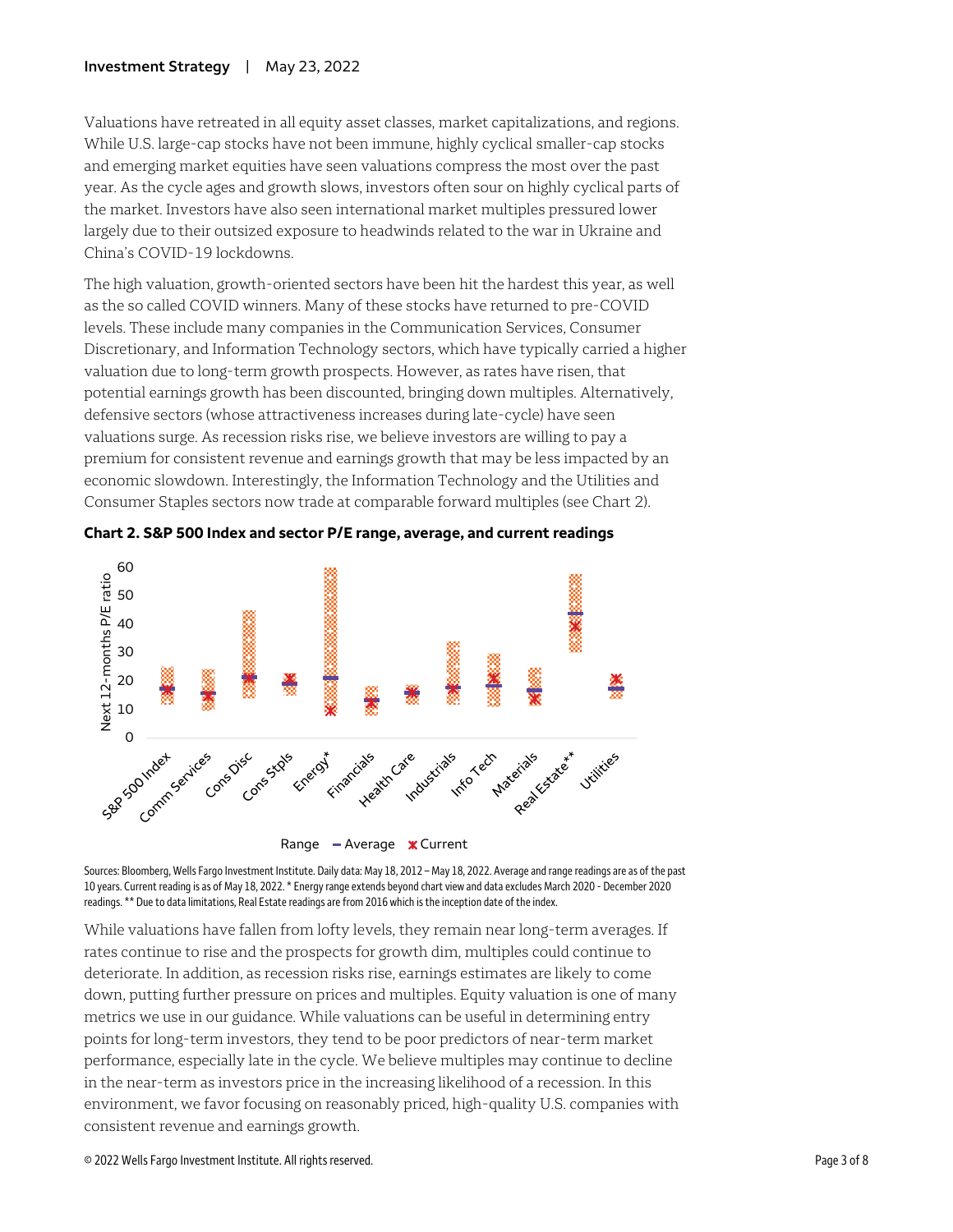### Fixed Income

### **Financial conditions tighten quickly as Fed hikes rates**

The Federal Reserve (Fed) is currently navigating in an economic and financial environment that is more complicated than any other in recent history. Its main risk, in out view, is shifting unintentionally from "hero" to "villain" of the U.S. economy by implementing monetary policies that are too restrictive as it attempts to tackle inflation. So far in May, U.S. financial conditions have already tightened at a faster pace than what investors experienced in the last Fed tightening cycle. Most of the recent change in the Chicago Fed's National Financial Conditions Index (NFCI) can be attributed to a broad-based widening of credit spreads, declining valuations, and an increase in equity and bond market volatility.

We believe that further tightening of the NFCI, at the current pace, could begin to exacerbate a sharper economic downturn — and sooner than Fed officials are probably expecting. Financial conditions have been historically indicative of future inflation trends, so their rapid tightening could eventually ease some of the stickiness and broadness of inflation pressures. However, although effective in terms of controlling inflation, aggressive tightening poses a risk. It may cause economic activity to weaken and unemployment to rise, precisely at the time when the stubbornly high inflation could begin to yield some ground.

These risks will most likely linger in the background over the next year as the Fed continues to normalize policy. We still believe that yields will continue to move higher across the curve and advise investors to consider positioning portfolios defensively in fixed-income, favoring shorter and intermediate bonds, and in higher quality.

### **Financial conditions are tightening quickly in this cycle**



Sources: Federal Reserve Bank of Chicago. Weekly data not seasonally adjusted from Janaury 2, 1989 to May 13, 2022. Note: The Chicago Fed's National Financial Conditions Index (NFCI) provides a comprehensive weekly update on U.S. financial conditions in money markets, debt and equity markets and the traditional and "shadow" banking systems. The NFCI is constructed to have an average value of zero and a standard deviation of one over a sample period extending back to 1971. Positive values of the NFCI have been historically associated with tighter-than-average financial conditions, while negative values have been historically associated with looser-than-average financial conditions. This figure plots the NFCI, along with contributions to the index from

### **Luis Alvarado**

Investment Strategy Analyst



**Neutral** U.S. Taxable Investment Grade Fixed Income



**Neutral** U.S. Short Term Taxable Fixed Income



**Most favorable** U.S. Intermediate Term Taxable Fixed Income



**Most unfavorable** U.S. Long Term Taxable Fixed Income



**Neutral** High Yield Taxable Fixed Income



**Neutral** Developed Market Ex.-U.S. Fixed Income



**Neutral** Emerging Market Fixed Income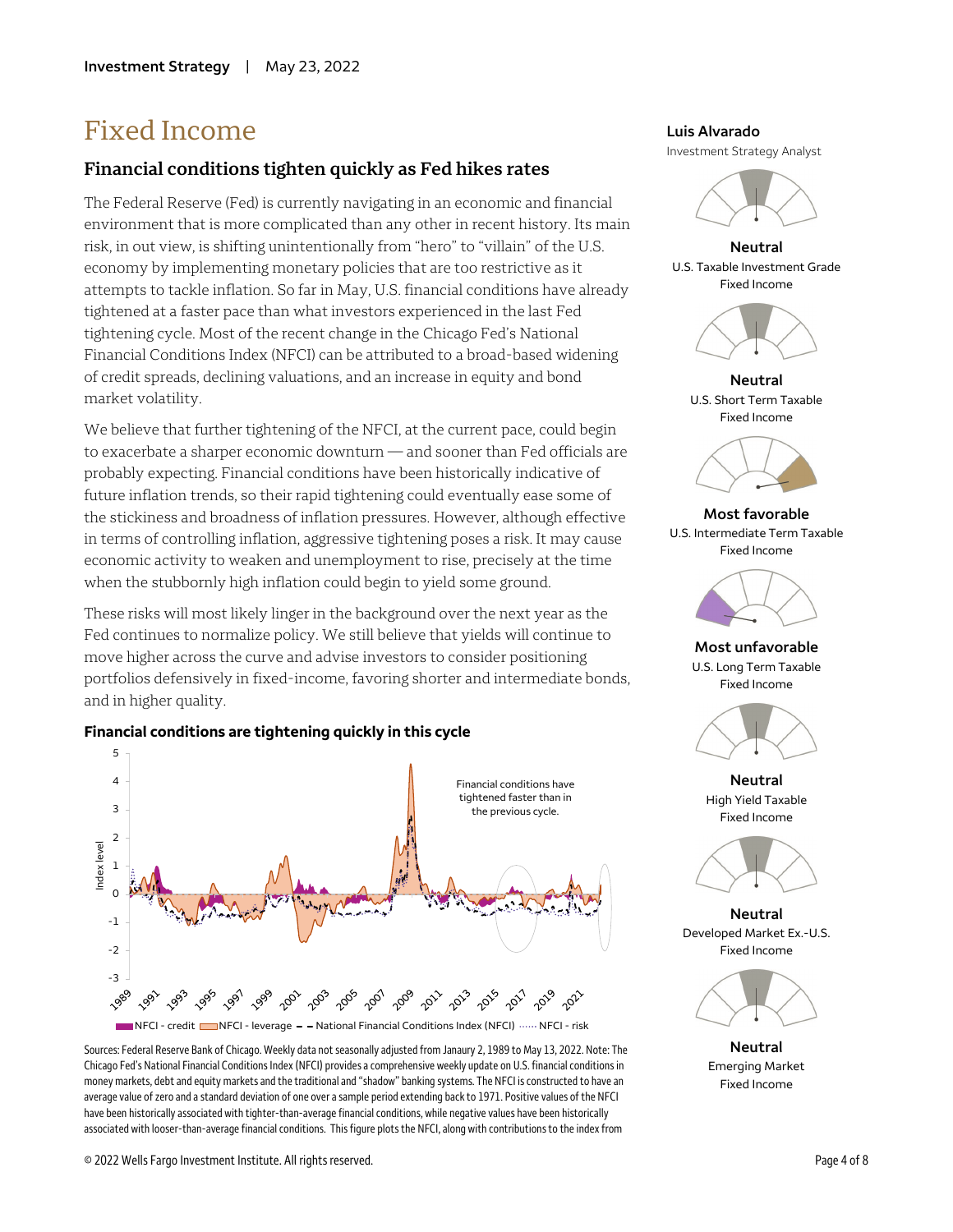the three categories of financial indicators (risk, credit, and leverage). Currently, the NFCI index, along with the 3 subindexes, are signaling that financial conditions are tightening at a fast pace.

### Real Assets

### **Pain-at-the-pump stories**

Energy prices have become so ridiculously high that even those that do not drive have a pain-at-the-pump story. This author's 81-year-old father called last week to say: "Three times! Three times is what I just paid for heating oil over last year's price! Is there really a shortage like they say?"

Unfortunately, "they" are right. Most forms of oil are in short supply. In fact, the U.S. has never seen petroleum inventories this low, when compared to the fiveyear average. We believe that price relief, if it comes, will likely come in the form of slowing demand, which means an economic slowdown.

Consumers' ire is often aimed at oil companies in such times, but we hope cooler heads will prevail. Oil prices are set globally, and companies have almost no control over base fuel prices. While fossil fuel companies may benefit in the short-term, we believe high prices eventually curtail demand and accelerate renewables use.

Renewables use is one of the bright spots in energy land, as the chart shows. Renewables (dashed orange line) surpassed coal (solid black line) as the U.S.'s third-largest energy source, and it is slowly gaining on oil and natural gas. While not a quick fix for high fossil fuel prices today, growing renewables use is hope for the future.

### **U.S. energy consumption by fuel: coal versus renewables**



Sources: U.S. Energy Information Administration (EIA), Wells Fargo Investment Institute. Yearly data 1780-2021. Total renewables includes hydro, geothermal, wind, solar, and biomass primary energy consumption.

**John LaForge** Head of Real Asset Strategy



**Neutral** Commodities



**Neutral** Private Real Estate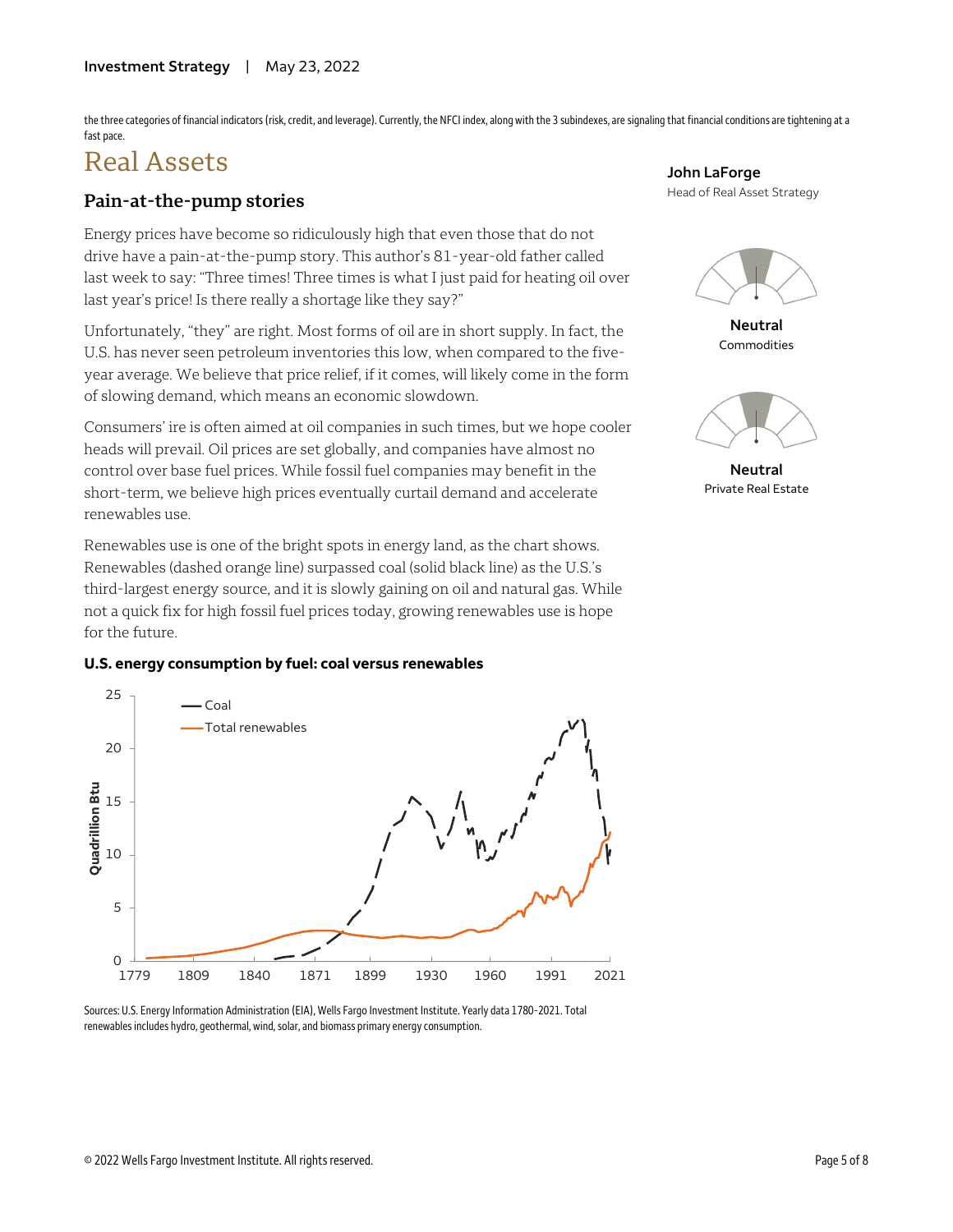### Alternatives

### **Credit concerns building, depth of cycle uncertain**

One of the most difficult questions we are asking ourselves these days is what to make of the credit cycle. On one hand, both investment-grade and high-yield credit default swaps (CDS) are pointing to mounting stress. As seen below, CDS spreads are approaching levels seen during the mini cycle of 2018, and already more than half the levels seen during the throes of the pandemic. This is concerning given that the Fed has only just begun to raise rates. A potent combination of higher rates, above-trend inflation, and slower economic growth could certainly result in an interesting credit cycle later this year and into next year.

However, we also recognize that the flood of post-pandemic liquidity allowed many zombie companies to refinance debt and extend their maturity walls. Fundamental metrics such as leverage appear to be in good shape, though we are beginning to see deterioration in earnings for high-yield issuers. Further economic weakness and our expectation for a mild, but short-lived potential recession might not necessitate a large-scale default cycle. Again, we just do not know at this point.

Despite a lack of clarity, we do know that a combination of tactical, long-short credit exposure combined with opportunistic, distressed debt experts is an attractive approach for qualified investors. We favor starting now with Relative Value, and then building into Event Driven as the environment unfolds.





#### **Justin Lenarcic**

Senior Wealth Investment Solutions Analyst



**Favorable** Hedge Funds – Relative Value



Hedge Funds – Macro



**Unfavorable** Hedge Funds – Event Driven



Hedge Funds – Equity Hedge



**Neutral** Private Equity



Alternative investments, such as hedge funds, private equity, private debt and private real estate funds are not appropriate for all investors and are only open to "accredited" or "qualified" investors within the meaning of U.S. securities laws.

Sources: Bloomberg. Data as of May 11, 2022. 100 basis points equals 1%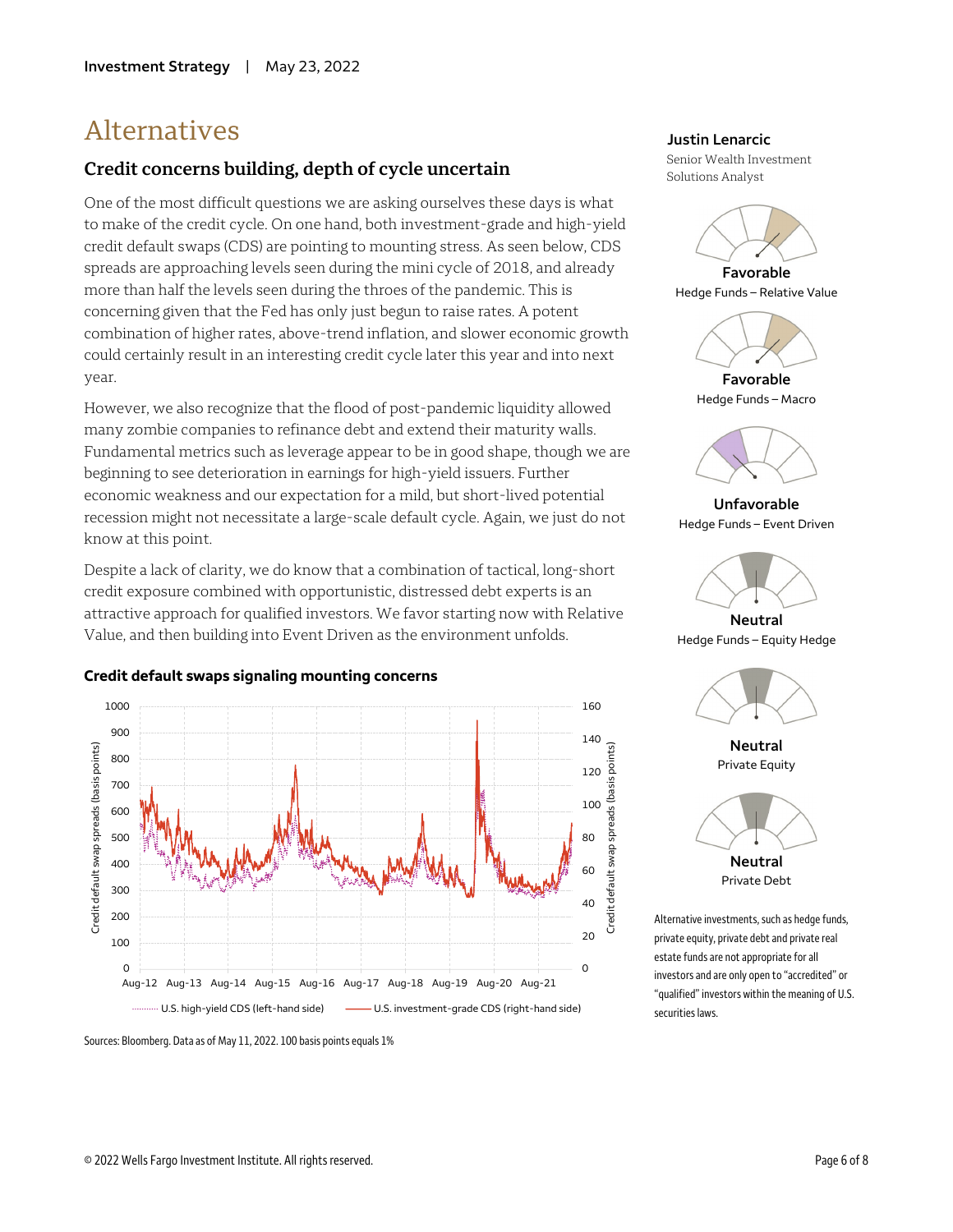#### **Risk Considerations**

Each asset class has its own risk and return characteristics. The level of risk associated with a particular investment or asset class generally correlates with the level of return the investment or asset class might achieve. **Stock markets**, especially foreign markets, are volatile. Stock values may fluctuate in response to general economic and market conditions, the prospects of individual companies, and industry sectors. **Foreign investing** has additional risks including those associated with currency fluctuation, political and economic instability, and different accounting standards. These risks are heightened in emerging markets. **Small- and mid-cap stocks**are generally more volatile, subject to greater risks and are less liquid than large company stocks. **Bonds**are subject to market, interest rate, price, credit/default, liquidity, inflation and other risks. Prices tend to be inversely affected by changes in interest rates. **High yield (junk) bonds** have lower credit ratings and are subject to greater risk of default and greater principal risk. The **commodities** markets are considered speculative, carry substantial risks, and have experienced periods of extreme volatility. Investing in a volatile and uncertain commodities market may cause a portfolio to rapidly increase or decrease in value which may result in greater share price volatility. **Real estate** has special risks including the possible illiquidity of underlying properties, credit risk, interest rate fluctuations and the impact of varied economic conditions.

Sector investing can be more volatile than investments that are broadly diversified over numerous sectors of the economy and will increase a portfolio's vulnerability to any single economic, political, or regulatory development affecting the sector. This can result in greater price volatility. **Communication Services**companies are vulnerable to their products and services becoming outdated because of technological advancement and the innovation of competitors. Companies in the communication services sector may also be affected by rapid technology changes; pricing competition, large equipment upgrades, substantial capital requirements and government regulation and approval of products and services. In addition, companies within the industry may invest heavily in research and development which is not guaranteed to lead to successful implementation of the proposed product. Risks associated with the **Consumer Discretionary** sector include, among others, apparel price deflation due to low-cost entries, high inventory levels and pressure from e-commerce players; reduction in traditional advertising dollars, increasing household debt levels that could limit consumer appetite for discretionary purchases, declining consumer acceptance of new product introductions, and geopolitical uncertainty that could affect consumer sentiment. **Consumer Staples**industries can be significantly affected by competitive pricing particularly with respect to the growth of low-cost emerging market production, government regulation, the performance of the overall economy, interest rates, and consumer confidence. The **Energy** sector may be adversely affected by changes in worldwide energy prices, exploration, production spending, government regulation, and changes in exchange rates, depletion of natural resources, and risks that arise from extreme weather conditions. Investing in the **Financial**services companies will subject an investment to adverse economic or regulatory occurrences affecting the sector. Some of the risks associated with investment in the **Health Care** sector include competition on branded products, sales erosion due to cheaper alternatives, research and development risk, government regulations and government approval of products anticipated to enter the market. There is increased risk investing in the **Industrials**sector. The industries within the sector can be significantly affected by general market and economic conditions, competition, technological innovation, legislation and government regulations, among other things, all of which can significantly affect a portfolio's performance. **Materials**industries can be significantly affected by the volatility of commodity prices, the exchange rate between foreign currency and the dollar, export/import concerns, worldwide competition, procurement and manufacturing and cost containment issues. **Real estate** investments have special risks, including possible illiquidity of the underlying properties, credit risk, interest rate fluctuations, and the impact of varied economic conditions. Risks associated with the **Technology** sector include increased competition from domestic and international companies, unexpected changes in demand, regulatory actions, technical problems with key products, and the departure of key members of management. Technology and Internet-related stocks, especially smaller, less-seasoned companies, tend to be more volatile than the overall market. **Utilities**are sensitive to changes in interest rates, and the securities within the sector can be volatile and may underperform in a slow economy.

Credit default swap (CDS) is afinancial swap agreement that the seller of the CDS will compensate the buyer in the event of a debt default (by the debtor) or other credit event.

Alternative investments, such as hedge funds, private equity/private debt and private real estate funds, are speculative and involve a high degree of risk that is appropriate only for those investors who have the financial sophistication and expertise to evaluate the merits and risks of an investment in a fund and for which the fund does not represent a complete investment program. They entail significant risks that can include losses due to leveraging or other speculative investment practices, lack of liquidity, volatility of returns, restrictions on transferring interests in a fund, potential lack of diversification, absence and/or delay of information regarding valuations and pricing, complex tax structures and delays in tax reporting, less regulation and higher fees than mutual funds. Hedge fund, private equity, private debt and private real estate fund investing involves other material risks including capital loss and the loss of the entire amount invested. A fund's offering documents should be carefully reviewed prior to investing.

Hedge fund strategies, such as Equity Hedge, Event Driven, Macro and Relative Value, may expose investors to the risks associated with the use of short selling, leverage, derivatives and arbitrage methodologies. Short sales involve leverage and theoretically unlimited loss potential since the market price of securities sold short may continuously increase. The use of leverage in a portfolio varies by strategy. Leverage can significantly increase return potential but create greater risk of loss. Derivatives generally have implied leverage which can magnify volatility and may entail other risks such as market, interest rate, credit, counterparty and management risks. Arbitrage strategies expose a fund to the risk that the anticipated arbitrage opportunities will not develop as anticipated, resulting in potentially reduced returns or losses to the fund.

#### **Definitions**

An index is unmanaged and not available for direct investment.

**S&P 500 Index** is a market capitalization-weighted index composed of 500 widely held common stocks that is generally considered representative of the US stock market.